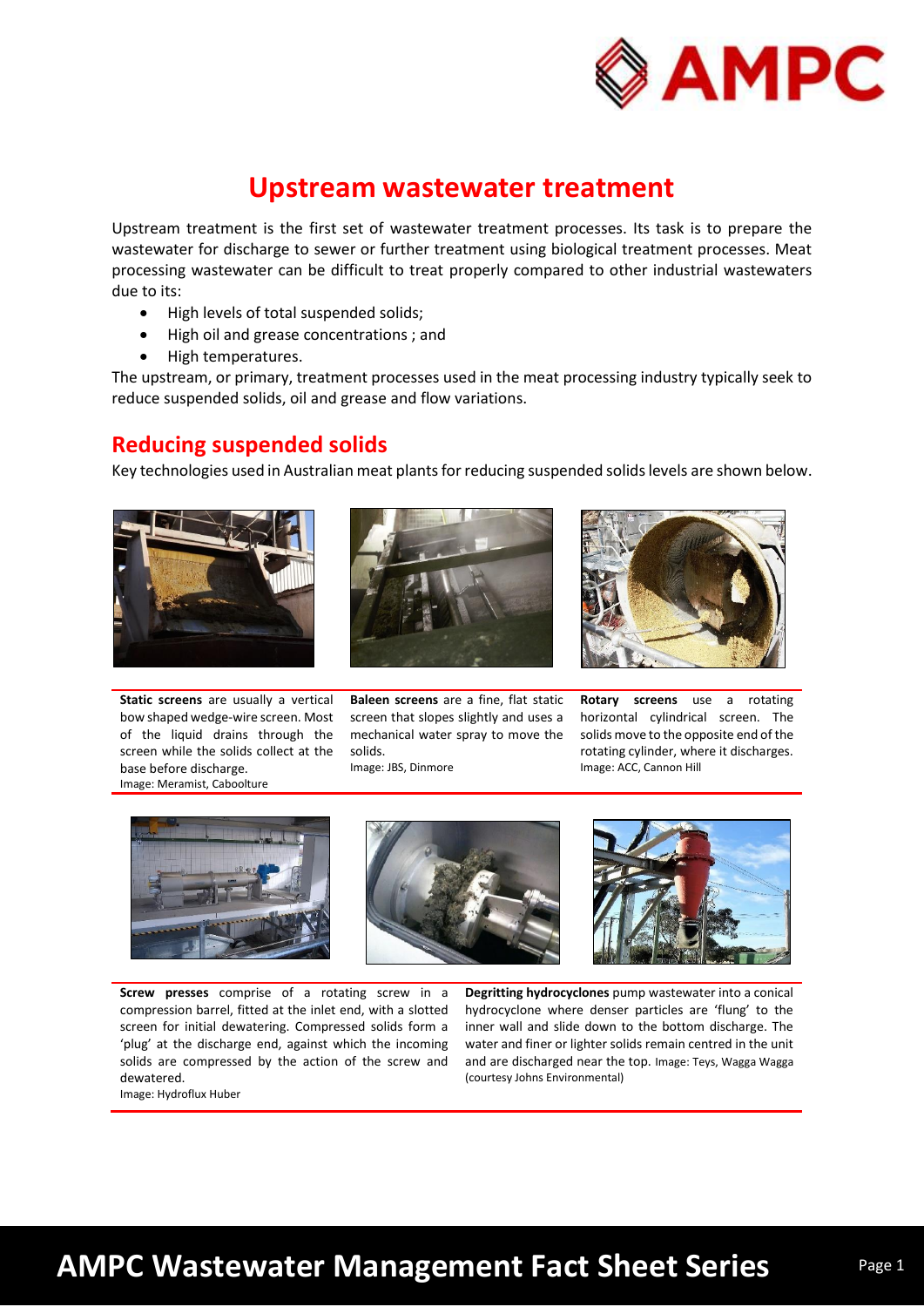

| <b>Issue</b>                                  | <b>Static screen</b>       | Rotary screen         | <b>Screw press</b>                                                         | <b>Degritting</b><br>hydrocyclone |
|-----------------------------------------------|----------------------------|-----------------------|----------------------------------------------------------------------------|-----------------------------------|
| Capital cost                                  | Low<br>$(515 - 520K)$      | Low<br>$(S15 - S20K)$ | Moderate<br>$(550 - 580K)$                                                 | Moderate<br>(\$50 - \$80K)        |
| Life expectancy                               | Long life                  | Long life             | Component<br>replacement(s) after 10<br>years. Screens after 2-3<br>years. | Moderate life                     |
| Operating cost                                | Low                        | Low                   | Moderate                                                                   | Low                               |
| Best for removing                             | Gross and<br>paunch solids | All solids            | Paunch and manure<br>solids                                                | Stockyard grit                    |
| Nature of solid<br>discharge                  | Wet                        | Wet                   | Dry (up to 30% TS)                                                         | Wet                               |
| Effect of fat on<br>operation of<br>equipment | Blinds screen              | <b>Blinds screen</b>  | Little effect where<br>sufficient paunch solid is<br>present               | Severe blockages                  |

**Table 1: Features of the most common upstream technologies used in meat processing plants for reducing solids concentrations**

## **Reducing oil and grease**

Key technologies used in Australian meat plants for reducing oil and grease are shown below.





**Savealls** are large settling tanks. Fats separate and float to the top and heavier solids sink. Surface scrapers tease the floating fat off the liquid surface. Sometimes base scrapers remove solids in a similar manner. Image: JBS, Dinmore

**Deoiling hydrocyclones** expel less dense oil and grease through the top of the unit while water flows out the base. This hydrocyclone requires very effective screening of the wastewater to minimise blockages and are generally most effective on non-render red streams. Image: Courtesy Johns Environmental



**Dissolved Air Flotation units (DAF)** inject a high-pressure stream of liquid, into the raw wastewater stream which forms a mass of very fine air bubbles that attach to particles and fat globules and lift them to the surface. The floating material is scraped off for disposal or reprocessing and the clean water underneath is discharged. Images: NB Foods, Oakey

DAFs can be undosed or dosed. **Dosed DAFs** are more commonly applied in meat plants. The process is exactly the same except that chemical coagulants and polymer are mixed into the wastewater feed, increasing the removal of oil and grease, suspended solids and Chemical Oxygen Demand (COD).

Images: NB Foods, Oakey

# **AMPC Wastewater Management Fact Sheet Series**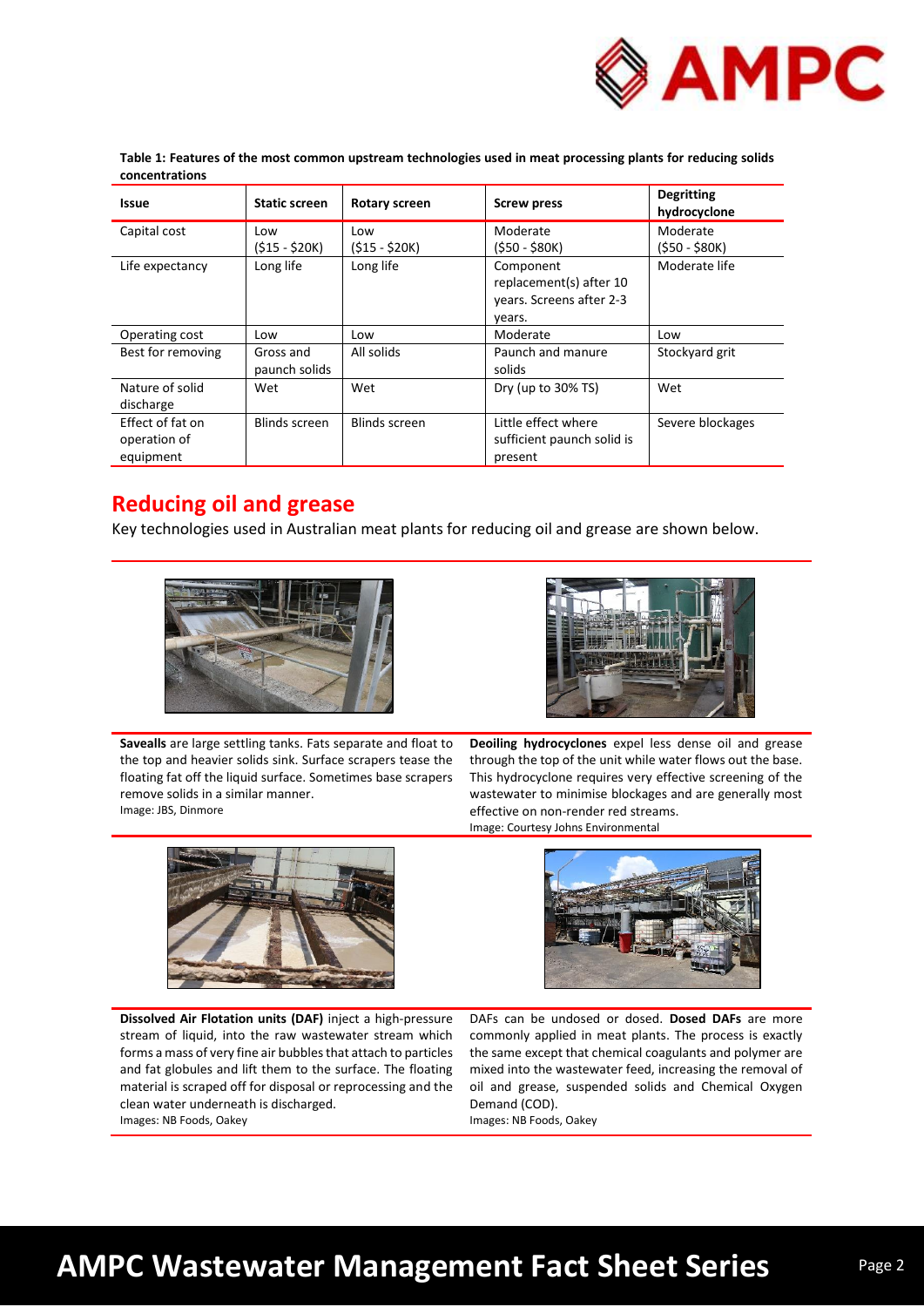

**Table 2: Common upstream technologies used in meat processing plants for reducing oil and grease concentrations**

| <b>Issue</b>                 | <b>Saveall</b>    | <b>Undosed DAF</b>                                    | Dosed DAF                               | <b>Deoiling</b><br>hydrocyclone  |
|------------------------------|-------------------|-------------------------------------------------------|-----------------------------------------|----------------------------------|
| Capital cost                 | Low               | High                                                  | High                                    | Moderate                         |
| Operating cost               | Low               | Low                                                   | High                                    | Low                              |
| Applicable to                | Non-render plants | Fat reduction when<br>biological treatment<br>follows | Sewer discharge<br>where space is tight | Fat recovery from<br>red streams |
| Nature of solid<br>discharge | Sloppy and wet    | Sloppy and wet                                        | Firmer and wet                          | Sloppy                           |

## **Reducing flow variation**

A major challenge for most meat plants is the wide variation in wastewater flow during a 24-hour day. Typically, the largest flows occur during the processing shifts when ancillary processes, such as rendering, stockyard sprays, gut room activities and boning, are operating. During cleaning, flows tend to reduce to about 60 – 80% of process flows, before falling away to almost nothing once cleaning is completed.

There is little need for balancing or 'equalising' the wastewater flow in meat plants with downstream anaerobic ponds as they act as a very large balancing pond. In these cases, the saveall or a waste water pump pit is the only form of flow balancing required. Where wastewater is discharged to sewer via a chemically dosed DAF, more care is needed to provide a more consistent flow to the DAF.

For these plants, a large balancing tank is required to accommodate the peak flows and discharge the wastewater to the DAF at a more constant rate. The main challenges for balancing tanks are:

- minimising odours;
- ensuring mixing to minimise solids settling; and
- minimising corrosion especially if the tank is inside a building structure.

## **Legislative and regulatory**

### **requirements**

There are significant health and safety concerns with upstream processes, mainly related to the risk of confined spaces such as pits, savealls etc. Raw wastewater which remains stagnant for long periods may generate potentially toxic levels of hydrogen sulphide (H2S) due to protein decomposition. Extreme caution must be exercised in entering such places (refer to confined space regulations).



Extreme caution must be exercised when entering confined spaces Image: ACC, Cannon Hill

## **Operator Responsibilities**

Upstream treatment systems usually require the bulk of the operator's time due to:

- the need for regular removal and disposal of solids discharges from the various processes;
- the need to continuously ensure blockages and other issues related to the variability in the various raw wastewater streams entering the treatment system are dealt with; and
- cleaning of plant to minimise vermin and blockages.

# **AMPC Wastewater Management Fact Sheet Series**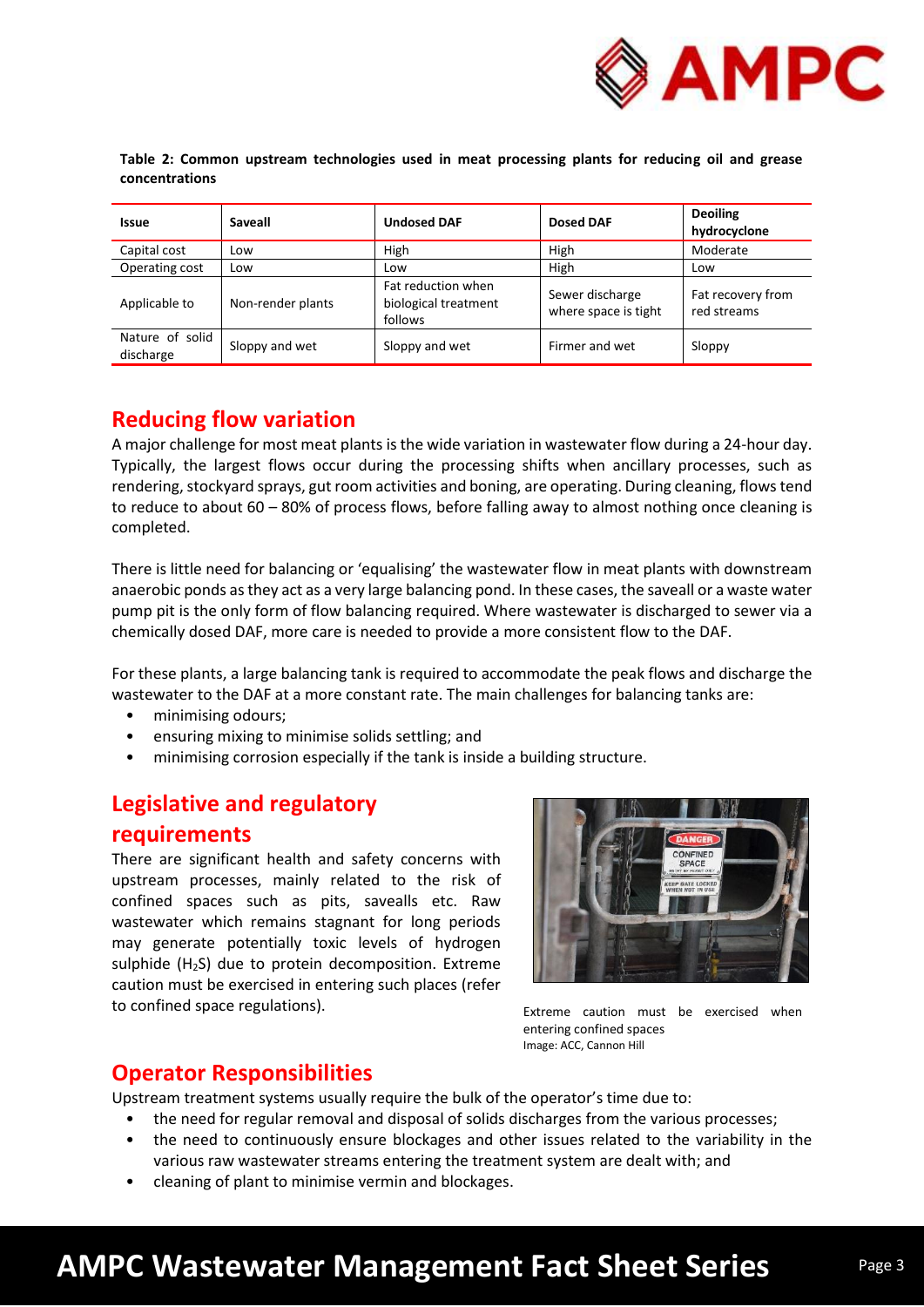

### **Recommended day-to-day operator responsibilities include:**

#### **Solid discharge control**

| Handle solids carefully to ensure no spills (as often spilled material is returned to the wastewater treatment system |
|-----------------------------------------------------------------------------------------------------------------------|
| and/or sewer which is undesirable).                                                                                   |

#### **Inspections**

- $\square$  Inspect the upstream treatment process several times a day to ensure everything is operating properly.
- □ Watch out for overflows caused by plant incidents, blockages or equipment failures (pumps, etc).
- $\square$  Check that monitoring equipment is functioning (flowmeters, etc).
- □ Notify maintenance when breakdowns or malfunctions occur.
- $\Box$  Notify management when excessive quantities of fat, blood or manure are observed entering the wastewater system. This represents a significant loss of product and they may be completely unaware of the problem.

#### **Monitoring**

- $\Box$  Undertake biannual sampling of the wastewater exiting the upstream process for analysis in an external laboratory.
- $\Box$  For DAF plants using chemical dosing discharged to sewer, conduct water sampling and testing daily (at least). Operators may conduct some testing on-site to help control the process.

#### **Shutdowns**

 $\square$  Check upstream treatment processes are functioning properly (within 30 minutes or less) of restart.

#### **Recommended plant specific responsibilities include:**

#### **Screens**

- $\square$  Ensure inlet weirs are not partially blocked by gross solids (intestines, gloves, etc.).
- $\square$  Ensure regular cleaning of screens to minimise fat accumulation which causes wet discharge solids.
- □ Control solid discharge disposal.

#### **Screw press**

- □ Ensure solids discharge is not too wet (adjust pressure plate).
- □ Ensure any pre-screen for bulk solids is kept clear.
- □ Control solid discharge disposal.

#### **Hydrocyclone**

- □ Check regularly for blockages of the inlet and outlet apertures.
- □ Control solid discharge disposal.

#### **Saveall**

- $\Box$  Ensure inlet weirs are not partially blocked by gross solids (intestines, gloves, etc) and flow into saveall over the inlet weir is even.
- $\square$  Ensure scraper sets are running correctly (not too fast to cause water disturbance; not too slow so float build-up is too thick).
- □ Control solid discharge disposal.
- $\Box$  Check at least weekly for solids build-up in the saveall if bottom scrapers are not fitted.
- $\square$  Service and rotate pumps or ensuring servicing has been done.

#### **Undosed DAF**

- $\Box$  Ensure inlet weirs are not partially blocked by gross solids (intestines, gloves, etc.) and flow into DAF over the inlet weir is even.
- $\square$  Check that DAF aeration is running correctly, e.g. air volume to the saturator, saturator pressures. The emerging float should look like a fine milky froth. There should be no big air bubbles (larger than 1 mm diameter) erupting on the surface.
- $\Box$  Ensure scraper sets are running correctly (not too fast to cause water disturbance; not too slow so float build-up is too thick).
- □ Control solid discharge disposal.
- □ Check for solids formation in cold weather.
- □ Check at least weekly for solids build-up in the DAF if bottom scrapers are not fitted.

#### **Dosed DAF**

- □ As for DAFs above.
- □ Monitor coagulant and polymer inventory and dosing.